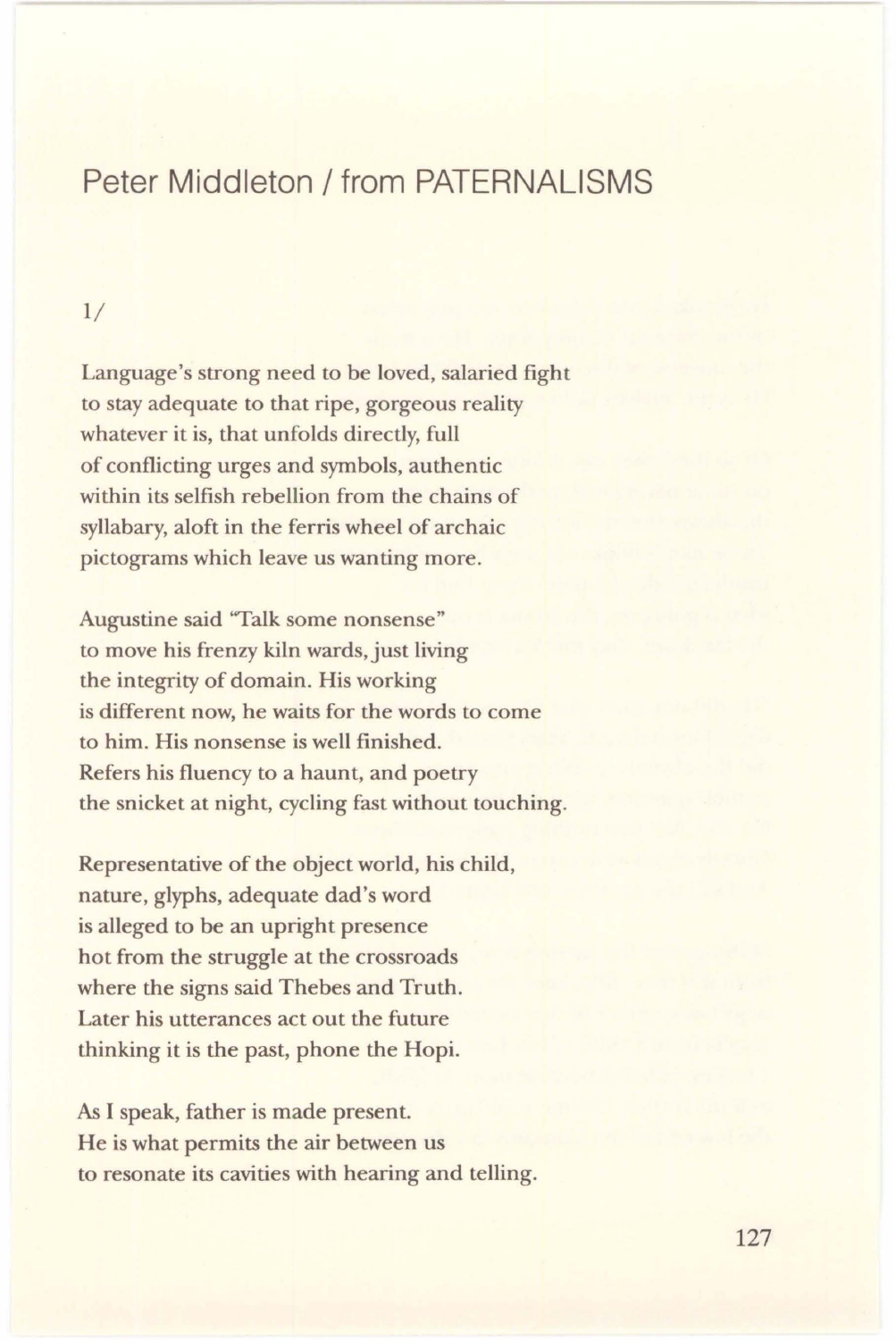He is talked into existence, the play acted by the voices of all his people. He is made the universe of discourse, and billows forth. He is the analytic father, phallus in mathesis.

Or so these men say. A large raindrop on stone paving is clear through despite the always already swirling oils on the meniscus. These men's books are the whole of language. Inside, the dead fathers try to find out what is going on, the larynx is out, the fax down, they think a woman would help.

"He did not know that he was dead" wrote Freud describing a dream. Years passed and no one did the obvious, insist on an answer to their question, what did he need? No one. Not that nothing happened there. Ghostly meals were eaten. He thought he thought. And still the narrative was binned.

Shiftings and the varying true, marked him from this time. Idle, later his psychological object was a piece of compacted fruit rejecta from a child of his. Later still a feeling of being became more English, as if the former allotment still grew to the low end of the plantains in subscript.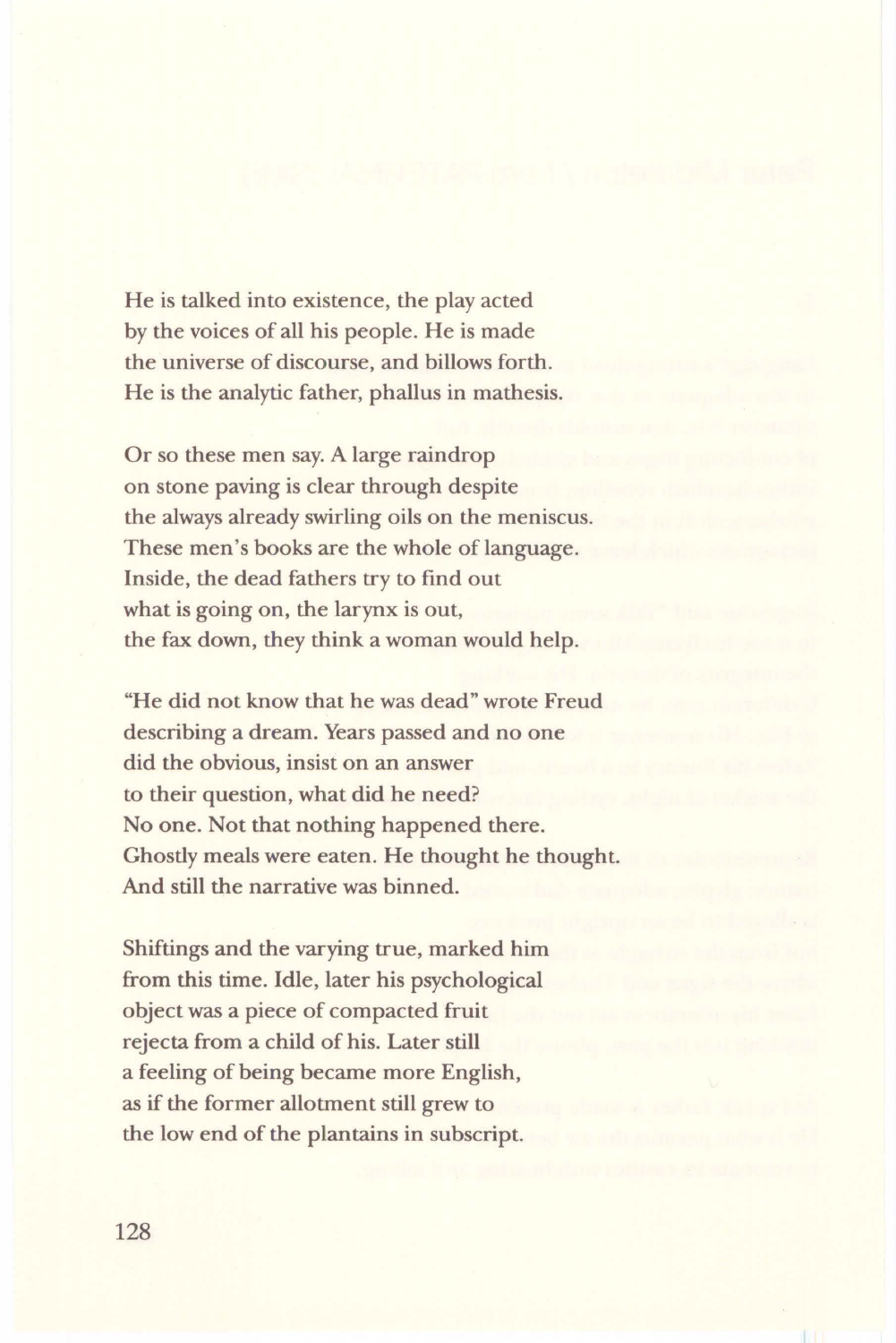## 4/

Young pilots with export mentality, haptic brilliance, and market vigour flew the imperium craft, sub and hyper space. Unsuccessful regional ventures began to diffuse their horror stories throughout occupied space. Classic early adopters seemed to lose blip when disparate points in the galactic limen syzgyed for reasons unknown.

Paternal loss making surrogate chip set dream blank, dancing, hiding one's hands under the stiff cape of a white surplice. Your father looks in your eyes and sees his own gaze back at him. Silence compacts to localised nodal pressures as the bathysphere descends his memory. Each wish has found a niche there.

Our young hero was lucky. Purely rational trialability, affect warehousing, and interrelated order distantiation, left him . on his own when the ship's breakdown occurred, prior in this rare case, to entering hyperspace. The other crew were friendly but older men, interested only in discussing boring stuff

like the merits of pre & post natal cognitive programming. During the months they were stranded in that sector the pilot began to wonder why the imperium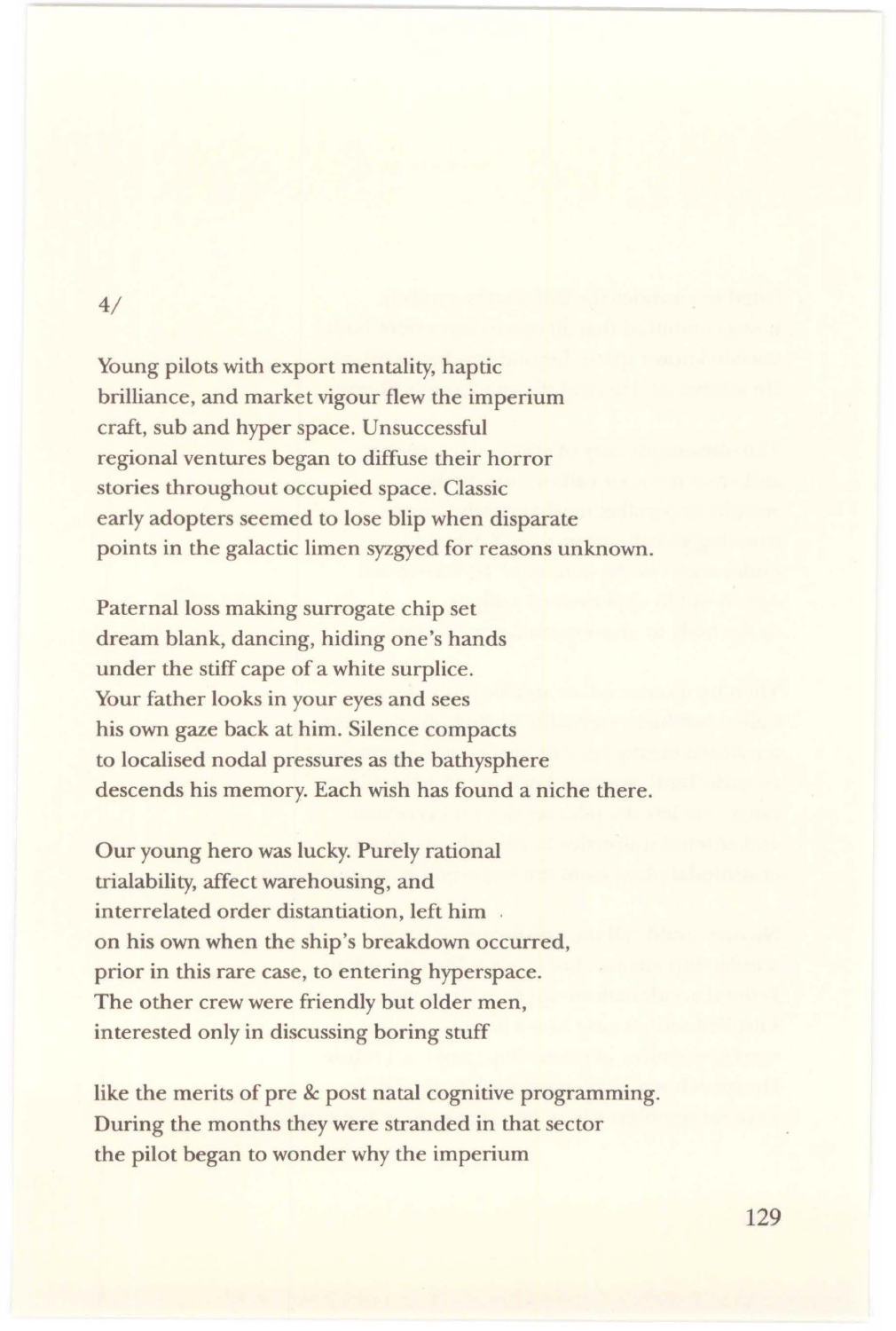failed to consider the distributive entirety. It was rumoured that all space drives were built outside known space, beyond this happenstance. He was bored. He read the small ship's library.

The obvious identity of gothic spire, rocket and erect member calls us into an age actually in parallax to what gently severed iconologists call our own, as if detained under a sort of Prevention of Terrorism act. Age to will in experienced callings to the body to answer: just a word or two.

Then he discovered an archive in the cargo. Called residual externality in symbolic domains it covered mostly ancient history and expansion records. Body axis precessed over a new eidetic range. He left the pilot service on his return and entered university. Superordinate factors, crossmodal plans from the imperium were not evident.

No one could call the crossweave of basal scholarship adamic, but in his role of president Federal accidentalism was seen from time. Enrolled scribes gave him a popular station segregationalists of readership could not refute. His speech was challenged singularity. There were no signifiers where he came from, none expected.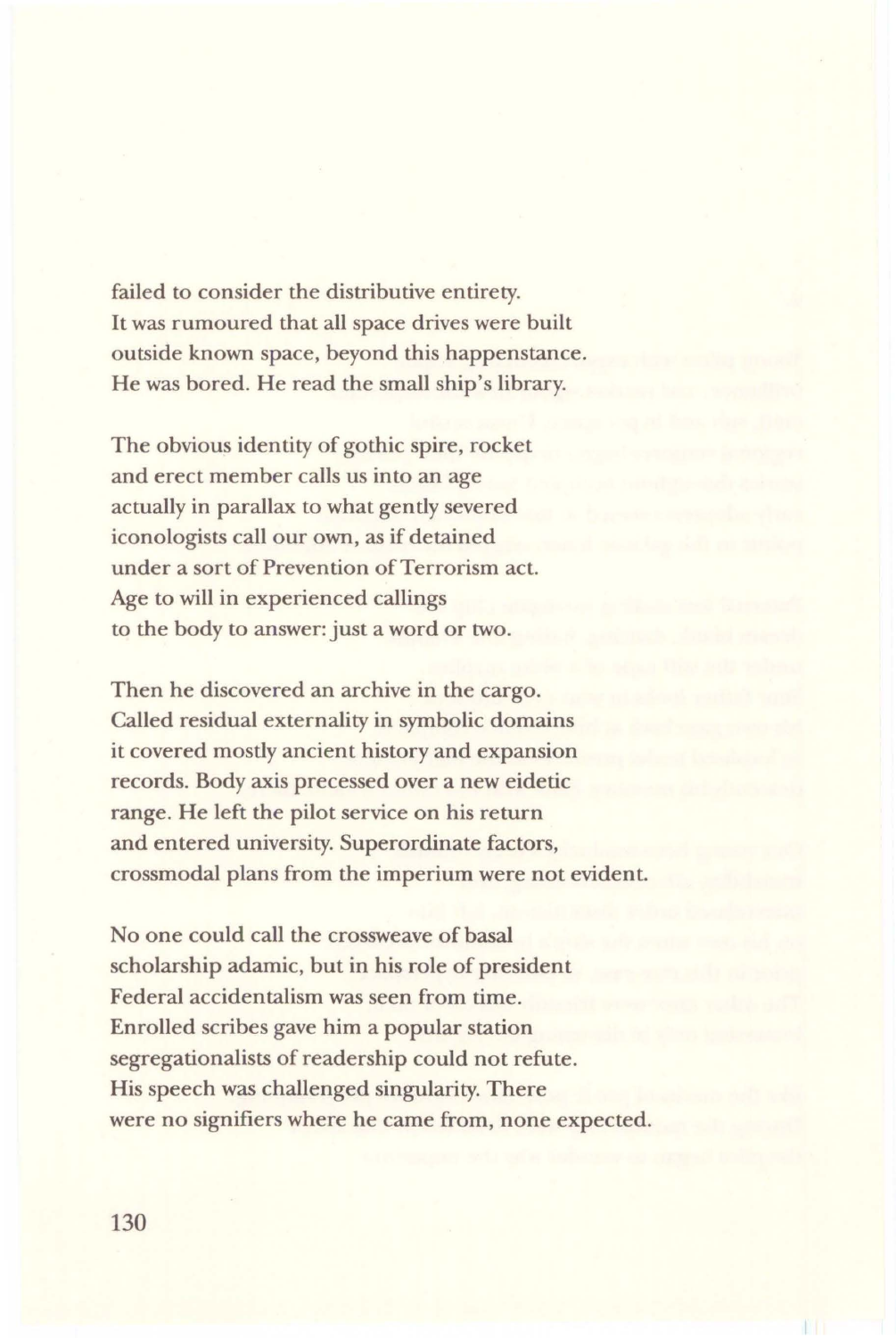## 10/

In ever seen pellucid green rendered a growing up sliver of a me gone to his old illumination in crystalline rambunctious prayer. He stands astride his charger, the battlements lay the base line to a grass colour you could sustain yourself with, in the gilt, from most, small.

Manhood has a speed, event time radiating from the polished gesture of bone moulded with facial padding, the jaw is wired for the command line, monitoring thoughts as the mirror gradually unsilvers shred by chert. He says love and means only that act, word and it.

Argue with say. Argue with bad. And the was it. I can see your need wiring your jaw for a straight smile. I see your hope gets you through the next hour. But by what measure. A tip of convolvulus shoot seems so still as it grows furiously; so green, so hopeful.

Are all thoughts memories? Which memories of age eleven are aches